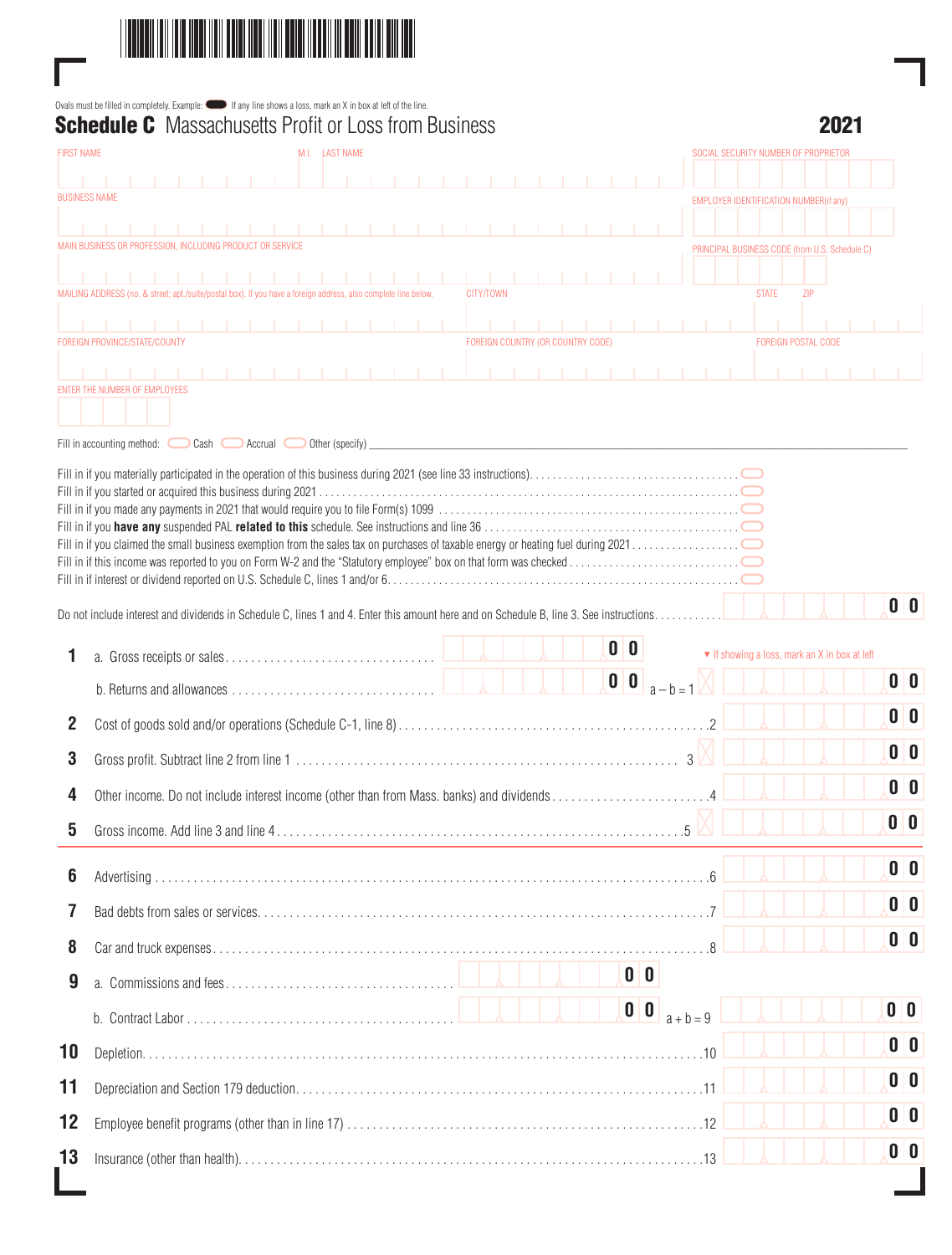|  | 2021 Sched. C, Page 2 |  |  |  |
|--|-----------------------|--|--|--|
|--|-----------------------|--|--|--|

|    | SOCIAL SECURITY NUMBER                                                                                                                                                                                             | 2021 SCHED. C, PAGE 2                                                |  |  |  |  |  |  |  |  |
|----|--------------------------------------------------------------------------------------------------------------------------------------------------------------------------------------------------------------------|----------------------------------------------------------------------|--|--|--|--|--|--|--|--|
|    |                                                                                                                                                                                                                    |                                                                      |  |  |  |  |  |  |  |  |
| 14 | 0 <sup>o</sup><br>a. Mortgage interest paid to financial institutions.                                                                                                                                             | ▼ If showing a loss, mark an X in box at left                        |  |  |  |  |  |  |  |  |
|    | $\mathbf{0}$ $\mathbf{0}$                                                                                                                                                                                          | 0 <sup>0</sup><br>$a + b = 14$                                       |  |  |  |  |  |  |  |  |
| 15 |                                                                                                                                                                                                                    | 0 <sup>0</sup>                                                       |  |  |  |  |  |  |  |  |
| 16 |                                                                                                                                                                                                                    | 0 <sup>0</sup>                                                       |  |  |  |  |  |  |  |  |
| 17 |                                                                                                                                                                                                                    | 0 <sup>0</sup>                                                       |  |  |  |  |  |  |  |  |
| 18 | 0 <sup>0</sup>                                                                                                                                                                                                     |                                                                      |  |  |  |  |  |  |  |  |
|    | $\begin{array}{ c c c }\n\hline\n0 & 0 & a + b = 18\n\end{array}$                                                                                                                                                  | 0 <sup>0</sup>                                                       |  |  |  |  |  |  |  |  |
| 19 |                                                                                                                                                                                                                    | 0 <sup>0</sup>                                                       |  |  |  |  |  |  |  |  |
| 20 |                                                                                                                                                                                                                    | 0 <sup>0</sup>                                                       |  |  |  |  |  |  |  |  |
| 21 |                                                                                                                                                                                                                    | 0 <sup>o</sup>                                                       |  |  |  |  |  |  |  |  |
| 22 |                                                                                                                                                                                                                    | 0 <sup>0</sup>                                                       |  |  |  |  |  |  |  |  |
| 23 | 0 <sub>0</sub>                                                                                                                                                                                                     |                                                                      |  |  |  |  |  |  |  |  |
|    | $\begin{array}{ c c c }\n\hline\n0 & 0 \\ \hline\n\end{array}$<br>b. Enter 50% of line 23 a (above) subject to limitations                                                                                         | 0 <sup>0</sup><br>$a-b=23$                                           |  |  |  |  |  |  |  |  |
| 24 |                                                                                                                                                                                                                    | 0 <sup>0</sup>                                                       |  |  |  |  |  |  |  |  |
| 25 |                                                                                                                                                                                                                    | 0 <sup>0</sup>                                                       |  |  |  |  |  |  |  |  |
| 26 |                                                                                                                                                                                                                    | 0 <sup>o</sup>                                                       |  |  |  |  |  |  |  |  |
| 27 |                                                                                                                                                                                                                    | 0 <sup>0</sup>                                                       |  |  |  |  |  |  |  |  |
| 28 |                                                                                                                                                                                                                    | 0 <sup>0</sup>                                                       |  |  |  |  |  |  |  |  |
| 29 |                                                                                                                                                                                                                    | 0 <sup>0</sup><br>29                                                 |  |  |  |  |  |  |  |  |
| 30 |                                                                                                                                                                                                                    | 0 <sup>0</sup>                                                       |  |  |  |  |  |  |  |  |
| 31 | Profit or loss. Subtract total of line 29 and 30 from line 28. If a profit enter here and on line 34.                                                                                                              | 0 <sup>o</sup>                                                       |  |  |  |  |  |  |  |  |
| 32 |                                                                                                                                                                                                                    | 0 <sup>o</sup>                                                       |  |  |  |  |  |  |  |  |
| 33 | Fill in the oval that describes your investment in this activity. If you filled in 33a enter the loss<br>on line 32 and go to line 35. If you filled in 33b, see instructions for line 32 entry and go to line 35. | 33a. All investment at risk.<br>33b. Some investment is not at risk. |  |  |  |  |  |  |  |  |
| 34 |                                                                                                                                                                                                                    | 0 <sup>0</sup>                                                       |  |  |  |  |  |  |  |  |
| 35 |                                                                                                                                                                                                                    | 0 <sup>0</sup>                                                       |  |  |  |  |  |  |  |  |
| 36 |                                                                                                                                                                                                                    | 0 <sup>0</sup>                                                       |  |  |  |  |  |  |  |  |
| 37 | Net profit or loss. Combine line 35 and 36. Enter here and on Form 1, line 6a or Form 1 NR/PY, line 8a37                                                                                                           | 0 <sup>0</sup>                                                       |  |  |  |  |  |  |  |  |